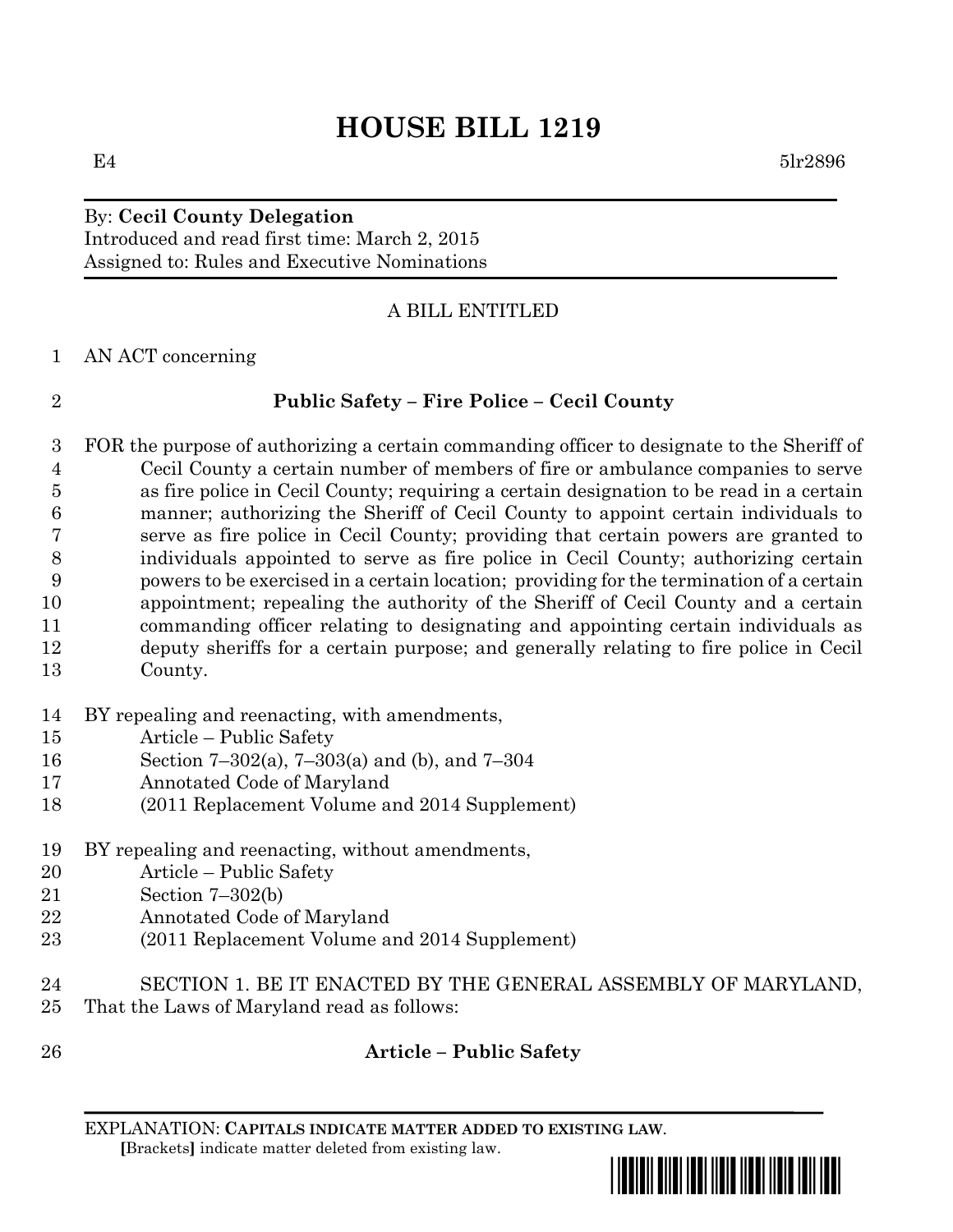#### **HOUSE BILL 1219**

7–302.

 (a) This section applies only to Baltimore County, Caroline County, **[**Cecil County,**]** Dorchester County, and Queen Anne's County.

 (b) The sheriff of a county subject to this section may appoint as deputy sheriffs members of fire companies, whether volunteer, career, incorporated, or unincorporated, to exercise the powers of deputy sheriffs at fires and while going to and from fires.

7–303.

 (a) (1) This section applies only to Allegany County, Carroll County, **[**Cecil County,**]** Dorchester County, Frederick County, Harford County, Kent County, Somerset County, Wicomico County, and Worcester County.

 (2) Except as modified by this section, the provisions of § 7–302 of this subtitle apply to this section.

 (b) (1) Except as provided in paragraph (2) of this subsection, the commanding officer may designate 12 members of a fire company to be appointed as deputy sheriffs.

 (2) In **[**Cecil County and**]** Harford County, the commanding officer may designate 20 members of a fire company to be appointed as deputy sheriffs.

7–304.

 (a) In this section, "fire and ambulance company" means a volunteer, career, incorporated, or unincorporated fire or ambulance company.

(b) This section applies only to **CECIL COUNTY AND** Washington County.

 (c) (1) (i) The commanding officer may designate to the **[**Sheriff**] SHERIFF** of **[**Washington County**] A COUNTY** up to 20 individuals who are members of the commanding officer's fire or ambulance company to be appointed as fire police **[**in Washington County**]**.

 (ii) A written certificate of designation signed by the commanding officer shall accompany each request for appointment under subparagraph (i) of this paragraph.

 (2) **(I)** The Sheriff of Washington County shall appoint individuals to serve as fire police in Washington County from those members designated by the commanding officer under paragraph (1) of this subsection.

 **(II) THE SHERIFF OF CECIL COUNTY MAY APPOINT INDIVIDUALS TO SERVE AS FIRE POLICE IN CECIL COUNTY FROM THOSE MEMBERS**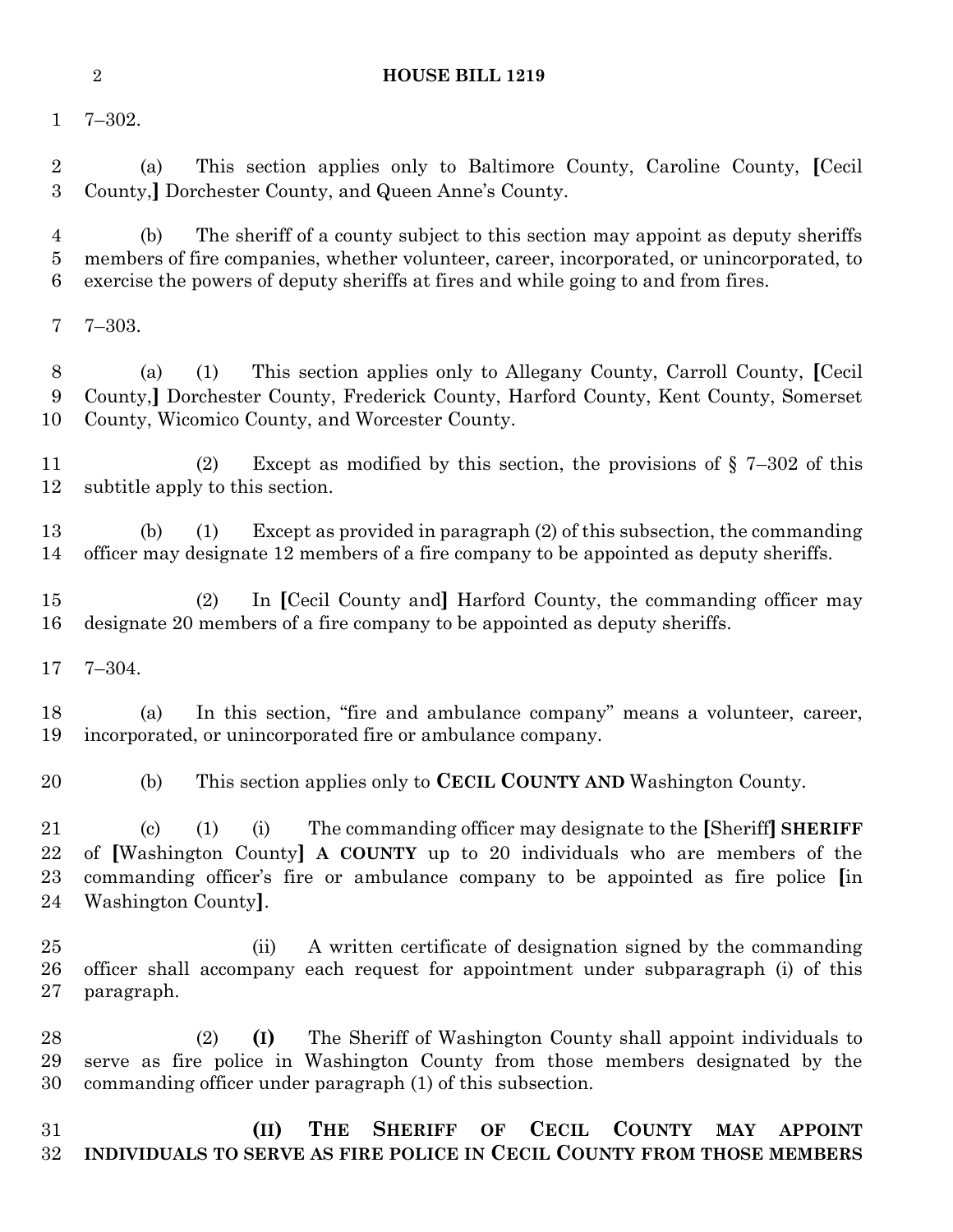#### **HOUSE BILL 1219** 3

| 1<br>$\overline{2}$                | SUBSECTION.                                                                                                                                                                                                                                                                          |       | DESIGNATED BY THE COMMANDING OFFICER UNDER PARAGRAPH (1) OF THIS                                                                                            |
|------------------------------------|--------------------------------------------------------------------------------------------------------------------------------------------------------------------------------------------------------------------------------------------------------------------------------------|-------|-------------------------------------------------------------------------------------------------------------------------------------------------------------|
| $\boldsymbol{3}$<br>$\overline{4}$ | The powers of individuals serving as fire police [in Washington County]<br>(d)<br>(1)<br>are limited to traffic control and scene safety while functioning at:                                                                                                                       |       |                                                                                                                                                             |
| $\overline{5}$                     |                                                                                                                                                                                                                                                                                      | (i)   | parades;                                                                                                                                                    |
| 6                                  |                                                                                                                                                                                                                                                                                      | (ii)  | accidents;                                                                                                                                                  |
| 7                                  |                                                                                                                                                                                                                                                                                      | (iii) | fires;                                                                                                                                                      |
| 8                                  |                                                                                                                                                                                                                                                                                      | (iv)  | floods;                                                                                                                                                     |
| 9                                  |                                                                                                                                                                                                                                                                                      | (v)   | other emergencies; or                                                                                                                                       |
| 10<br>11                           | Sheriff's department.                                                                                                                                                                                                                                                                | (vi)  | public events conducted by a fire or ambulance company or the                                                                                               |
| 12                                 | (2)                                                                                                                                                                                                                                                                                  |       | The powers authorized under this subsection may be exercised:                                                                                               |
| 13<br>14<br>15                     | in a municipal corporation in [Washington County]<br>(i)<br>THE<br><b>COUNTY</b> , subject to the discretion, and control of the chief of the police force of the<br>municipal corporation; or                                                                                       |       |                                                                                                                                                             |
| 16                                 |                                                                                                                                                                                                                                                                                      | (ii)  | in other areas of [Washington County] THE COUNTY.                                                                                                           |
| 17<br>18                           | (3)                                                                                                                                                                                                                                                                                  |       | An individual appointed to serve as fire police in Washington County<br>may not use a weapon in the performance of duties authorized under this subsection. |
| 19<br>20<br>21                     | The appointment of a member of a fire or ambulance company as fire<br>(1)<br>(e)<br>police [in Washington County] terminates if the member ceases to be a member of the fire<br>or ambulance company.                                                                                |       |                                                                                                                                                             |
| 22<br>23                           | (2)                                                                                                                                                                                                                                                                                  |       | The [Sheriff] SHERIFF of [Washington County] A COUNTY may<br>remove a member appointed as fire police at any time.                                          |
| 24<br>25<br>26<br>$\sqrt{27}$      | If a member appointed to serve as fire police <i>in</i> Washington County<br>(3)<br>dies, resigns, is dismissed, refuses to serve, or is unable to serve, the commanding officer<br>may designate another member of the fire or ambulance company to be appointed as fire<br>police. |       |                                                                                                                                                             |
| 28<br>29                           | An individual appointed to serve as fire police in Washington County under<br>(f)<br>this section is deemed an appointed official and shall be treated as an appointed official for                                                                                                  |       |                                                                                                                                                             |

purposes of Title 22 and Title 23 of the State Personnel and Pensions Article.